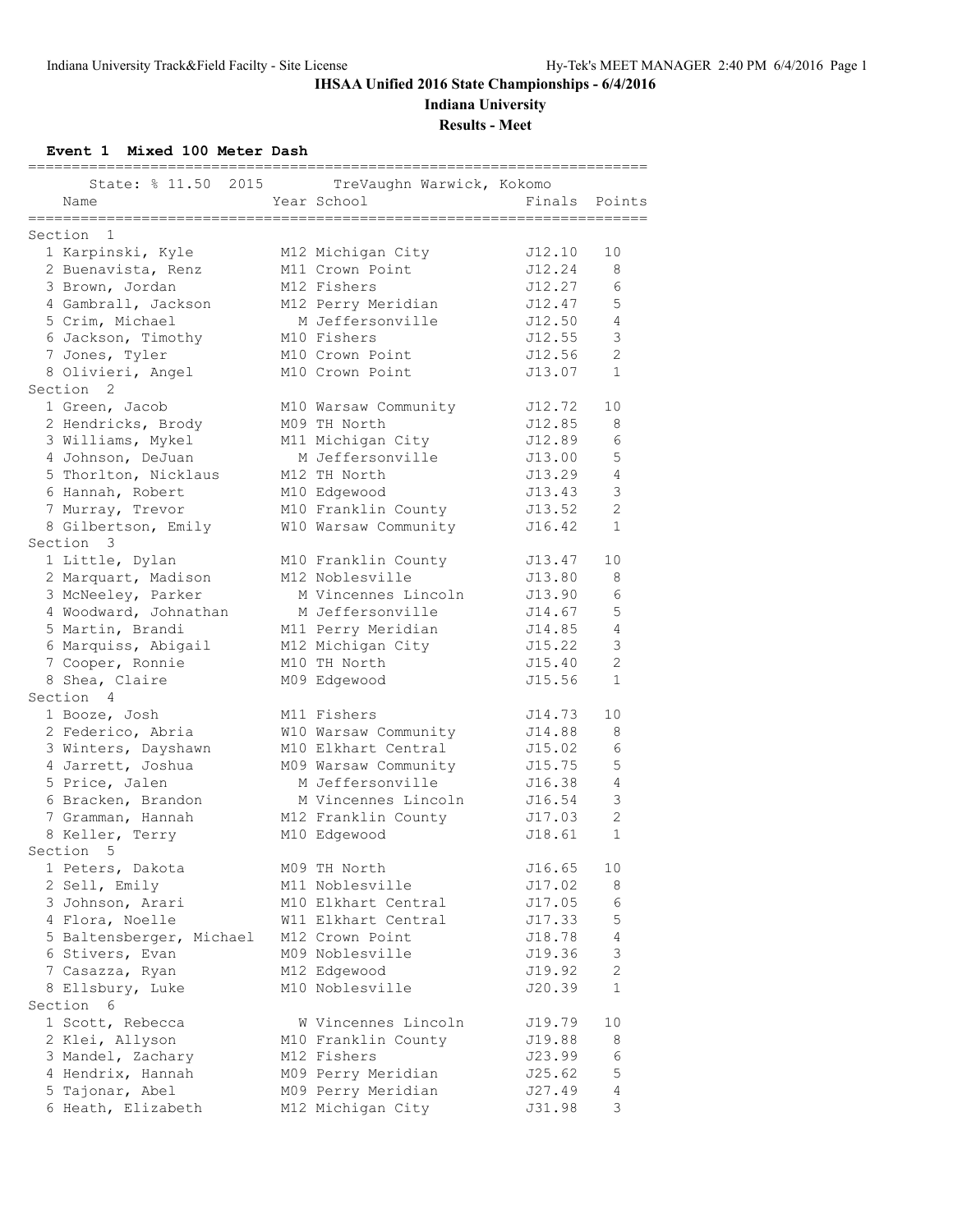**Indiana University**

**Results - Meet**

**Event 2 Mixed 400 Meter Dash**

|                          |                                         | ========== |                |
|--------------------------|-----------------------------------------|------------|----------------|
| State: % 53.25 2015      | Josh Gentry, Noblesville                |            |                |
| Name                     | Year School                             | Finals     | Points         |
| ===============          | =======================                 |            |                |
| Section 1                |                                         |            |                |
| 1 Foster, Alex           | M11 Noblesville                         | J55.40     | 10             |
| 2 Annee, Timothy         | M11 Perry Meridian                      | J55.70     | 8              |
| 3 Smith, Adam            | M12 Crown Point                         | J55.93     | 6              |
| 4 Sutterer, Jonathan     | M12 TH North                            | J56.98     | 5              |
| 5 Heckman, Austin        | M09 Edgewood                            | J58.86     | $\overline{4}$ |
| 6 Day, Zach              | M Jeffersonville                        | J59.62     | 3              |
| 7 Whitaker, Harrison     | M12 TH North                            | J1:00.15   | $\overline{2}$ |
| 8 Ingram, Seffevell      | M Jeffersonville                        | J1:01.17   | $\mathbf{1}$   |
| Section <sub>2</sub>     |                                         |            |                |
| 1 Johnson, Langston      | M12 Elkhart Central                     | J59.88     | 10             |
| 2 Moore, Daniel          | M09 Noblesville                         | J1:00.73   | 8              |
| 3 Little, Dylan          | M10 Franklin County                     | J1:02.04   | 6              |
| 4 Smith, Jr, Gerald      | M12 Fishers                             | J1:02.50   | 5              |
| 5 Lange, Luke            | M Vincennes Lincoln                     | J1:05.46   | $\overline{4}$ |
| 6 Love, Garrett          | M Edgewood                              | J1:05.83   | 3              |
| 7 Davis, Brendon         | M Vincennes Lincoln                     | J1:06.62   | $\overline{2}$ |
| 8 Combs, Evan            | M Vincennes Lincoln                     | J1:09.77   | $\mathbf{1}$   |
| Section 3                |                                         |            |                |
| 1 Serrano, Rodrigo       | M12 Michigan City                       | J56.75     | 10             |
| 2 Conklin, Conner        | M10 Michigan City                       | J1:05.30   | 8              |
| 3 Lewis, Joshuwa         | M09 Michigan City                       | J1:06.78   | 6              |
|                          | M11 Crown Point                         | J1:10.27   | 5              |
| 4 Grimes, Alexis         |                                         |            |                |
| 5 Orschell, Jenna        | M Franklin County                       | J1:12.67   | 4              |
| 6 Burden, Doug           | M Vincennes Lincoln                     | J1:14.40   | $\mathfrak{Z}$ |
| 7 Shockney, Melea        | M10 Edgewood                            | J1:15.01   | $\overline{2}$ |
| 8 Pulos, Emily           | M10 Fishers                             | J1:15.49   | $\mathbf{1}$   |
| Section 4                |                                         |            |                |
| 1 Redmon, Christian      | M10 Crown Point                         | J1:09.81   | 10             |
| 2 Burton, Jake           | M10 Noblesville                         | J1:12.08   | 8              |
| 3 Phipps, Meredith       | W10 Warsaw Community                    | J1:15.88   | 6              |
| 4 Winters, Dayshawn      | M10 Elkhart Central                     | J1:16.77   | 5              |
| 5 Judd, Dustin           | M Jeffersonville                        | J1:19.27   | $\overline{4}$ |
| 6 Shellenberger, Erika   | M11 Perry Meridian                      | J1:19.59   | 3              |
| 7 Higginbotham, Cheyenne | M11 Franklin County                     | J1:21.72   | $\overline{c}$ |
| 8 Boyer, Thomas          | M10 Warsaw Community                    | J1:22.94   | $\mathbf{1}$   |
| Section<br>.5            |                                         |            |                |
| 1 Taulman, Nick          | M09 Fishers                             | J1:13.00   | 10             |
| 2 McCartney, Jeremy      | M12 Warsaw Community                    | J1:20.20   | 8              |
| 3 Wheatley, Wyatt        | M12 TH North                            | J1:21.92   | 6              |
| 4 Brungard, Hannah       | M12 Fishers                             | J1:22.00   | $\mathsf S$    |
| 5 Mack, William          | M10 Michigan City                       | J1:24.23   | $\overline{4}$ |
| 6 Cooper, Bryanna        | M10 TH North                            | J1:30.45   | $\mathsf 3$    |
| 7 Robinson, Hannah       | W Jeffersonville                        | J1:31.95   | $\mathbf{2}$   |
| 8 Kinnison, Aramis       | M12 Elkhart Central                     | J1:36.51   | $\mathbf 1$    |
| Section 6                |                                         |            |                |
| 1 Paul, Chandler         |                                         | J1:32.73   |                |
|                          | M11 Warsaw Community<br>M10 Noblesville |            | 10             |
| 2 Bonar, Victoria        |                                         | J1:36.91   | 8              |
| 3 Moormann, Xaviar       | M12 Crown Point                         | J1:51.73   | 6              |
| 4 Headdy, Jake           | M12 Edgewood                            | J1:56.10   | $\mathsf S$    |
| 5 Kocher, Devan          | M12 Franklin County                     | J1:56.75   | $\overline{4}$ |
| 6 Ray, Emily             | M10 Perry Meridian                      | J2:11.45   | 3              |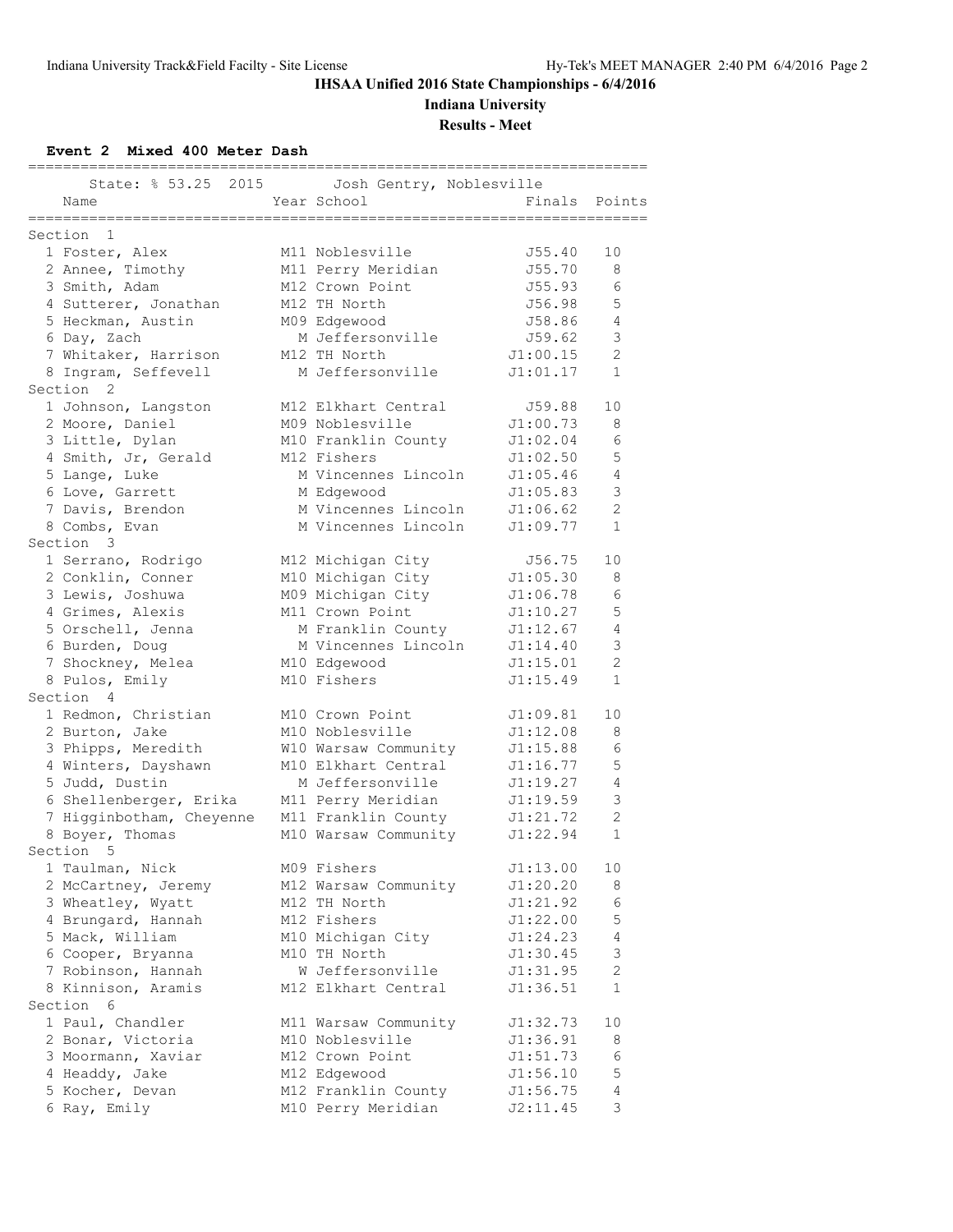**Indiana University**

**Results - Meet**

|                          |                                                                                                                                                                                                                                                                                                                                                                                                                                                                                                                                                                                                               |                                                                                                       |                                                                                                                                   | 2                                                                                                                                                                                                                                                                                                                                                                                                                                                                                                                                                                                                                                                               |
|--------------------------|---------------------------------------------------------------------------------------------------------------------------------------------------------------------------------------------------------------------------------------------------------------------------------------------------------------------------------------------------------------------------------------------------------------------------------------------------------------------------------------------------------------------------------------------------------------------------------------------------------------|-------------------------------------------------------------------------------------------------------|-----------------------------------------------------------------------------------------------------------------------------------|-----------------------------------------------------------------------------------------------------------------------------------------------------------------------------------------------------------------------------------------------------------------------------------------------------------------------------------------------------------------------------------------------------------------------------------------------------------------------------------------------------------------------------------------------------------------------------------------------------------------------------------------------------------------|
|                          |                                                                                                                                                                                                                                                                                                                                                                                                                                                                                                                                                                                                               |                                                                                                       |                                                                                                                                   |                                                                                                                                                                                                                                                                                                                                                                                                                                                                                                                                                                                                                                                                 |
|                          |                                                                                                                                                                                                                                                                                                                                                                                                                                                                                                                                                                                                               |                                                                                                       |                                                                                                                                   |                                                                                                                                                                                                                                                                                                                                                                                                                                                                                                                                                                                                                                                                 |
| State: % 53.51<br>2014   |                                                                                                                                                                                                                                                                                                                                                                                                                                                                                                                                                                                                               |                                                                                                       |                                                                                                                                   |                                                                                                                                                                                                                                                                                                                                                                                                                                                                                                                                                                                                                                                                 |
| School                   |                                                                                                                                                                                                                                                                                                                                                                                                                                                                                                                                                                                                               |                                                                                                       | Finals Points                                                                                                                     |                                                                                                                                                                                                                                                                                                                                                                                                                                                                                                                                                                                                                                                                 |
| Section 1                |                                                                                                                                                                                                                                                                                                                                                                                                                                                                                                                                                                                                               |                                                                                                       |                                                                                                                                   |                                                                                                                                                                                                                                                                                                                                                                                                                                                                                                                                                                                                                                                                 |
| 1 Michigan City 'A'      |                                                                                                                                                                                                                                                                                                                                                                                                                                                                                                                                                                                                               |                                                                                                       | J50.10%                                                                                                                           | 10                                                                                                                                                                                                                                                                                                                                                                                                                                                                                                                                                                                                                                                              |
| 1) Serrano, Rodrigo 12   |                                                                                                                                                                                                                                                                                                                                                                                                                                                                                                                                                                                                               |                                                                                                       |                                                                                                                                   |                                                                                                                                                                                                                                                                                                                                                                                                                                                                                                                                                                                                                                                                 |
| 3) Lewis, Joshuwa 09     |                                                                                                                                                                                                                                                                                                                                                                                                                                                                                                                                                                                                               |                                                                                                       |                                                                                                                                   |                                                                                                                                                                                                                                                                                                                                                                                                                                                                                                                                                                                                                                                                 |
|                          |                                                                                                                                                                                                                                                                                                                                                                                                                                                                                                                                                                                                               |                                                                                                       |                                                                                                                                   | 8                                                                                                                                                                                                                                                                                                                                                                                                                                                                                                                                                                                                                                                               |
|                          |                                                                                                                                                                                                                                                                                                                                                                                                                                                                                                                                                                                                               |                                                                                                       |                                                                                                                                   |                                                                                                                                                                                                                                                                                                                                                                                                                                                                                                                                                                                                                                                                 |
|                          |                                                                                                                                                                                                                                                                                                                                                                                                                                                                                                                                                                                                               |                                                                                                       |                                                                                                                                   |                                                                                                                                                                                                                                                                                                                                                                                                                                                                                                                                                                                                                                                                 |
|                          |                                                                                                                                                                                                                                                                                                                                                                                                                                                                                                                                                                                                               |                                                                                                       |                                                                                                                                   | 6                                                                                                                                                                                                                                                                                                                                                                                                                                                                                                                                                                                                                                                               |
|                          |                                                                                                                                                                                                                                                                                                                                                                                                                                                                                                                                                                                                               |                                                                                                       |                                                                                                                                   |                                                                                                                                                                                                                                                                                                                                                                                                                                                                                                                                                                                                                                                                 |
|                          |                                                                                                                                                                                                                                                                                                                                                                                                                                                                                                                                                                                                               |                                                                                                       |                                                                                                                                   |                                                                                                                                                                                                                                                                                                                                                                                                                                                                                                                                                                                                                                                                 |
|                          |                                                                                                                                                                                                                                                                                                                                                                                                                                                                                                                                                                                                               |                                                                                                       |                                                                                                                                   | 5                                                                                                                                                                                                                                                                                                                                                                                                                                                                                                                                                                                                                                                               |
|                          |                                                                                                                                                                                                                                                                                                                                                                                                                                                                                                                                                                                                               |                                                                                                       |                                                                                                                                   |                                                                                                                                                                                                                                                                                                                                                                                                                                                                                                                                                                                                                                                                 |
|                          |                                                                                                                                                                                                                                                                                                                                                                                                                                                                                                                                                                                                               |                                                                                                       |                                                                                                                                   | 4                                                                                                                                                                                                                                                                                                                                                                                                                                                                                                                                                                                                                                                               |
|                          |                                                                                                                                                                                                                                                                                                                                                                                                                                                                                                                                                                                                               |                                                                                                       |                                                                                                                                   |                                                                                                                                                                                                                                                                                                                                                                                                                                                                                                                                                                                                                                                                 |
|                          |                                                                                                                                                                                                                                                                                                                                                                                                                                                                                                                                                                                                               |                                                                                                       |                                                                                                                                   |                                                                                                                                                                                                                                                                                                                                                                                                                                                                                                                                                                                                                                                                 |
|                          |                                                                                                                                                                                                                                                                                                                                                                                                                                                                                                                                                                                                               |                                                                                                       |                                                                                                                                   | 3                                                                                                                                                                                                                                                                                                                                                                                                                                                                                                                                                                                                                                                               |
|                          |                                                                                                                                                                                                                                                                                                                                                                                                                                                                                                                                                                                                               |                                                                                                       |                                                                                                                                   |                                                                                                                                                                                                                                                                                                                                                                                                                                                                                                                                                                                                                                                                 |
|                          |                                                                                                                                                                                                                                                                                                                                                                                                                                                                                                                                                                                                               |                                                                                                       |                                                                                                                                   |                                                                                                                                                                                                                                                                                                                                                                                                                                                                                                                                                                                                                                                                 |
|                          |                                                                                                                                                                                                                                                                                                                                                                                                                                                                                                                                                                                                               |                                                                                                       |                                                                                                                                   |                                                                                                                                                                                                                                                                                                                                                                                                                                                                                                                                                                                                                                                                 |
| 1 Terre Haute North Vigo |                                                                                                                                                                                                                                                                                                                                                                                                                                                                                                                                                                                                               |                                                                                                       | J56.76                                                                                                                            | 10                                                                                                                                                                                                                                                                                                                                                                                                                                                                                                                                                                                                                                                              |
| 1) Staub, Micah 11       |                                                                                                                                                                                                                                                                                                                                                                                                                                                                                                                                                                                                               |                                                                                                       |                                                                                                                                   |                                                                                                                                                                                                                                                                                                                                                                                                                                                                                                                                                                                                                                                                 |
| 3) Theisz, Austin 12     |                                                                                                                                                                                                                                                                                                                                                                                                                                                                                                                                                                                                               |                                                                                                       |                                                                                                                                   |                                                                                                                                                                                                                                                                                                                                                                                                                                                                                                                                                                                                                                                                 |
| 2 Edgewood 'A'           |                                                                                                                                                                                                                                                                                                                                                                                                                                                                                                                                                                                                               |                                                                                                       | J58.76                                                                                                                            | 8                                                                                                                                                                                                                                                                                                                                                                                                                                                                                                                                                                                                                                                               |
| 1) Keller, Terry 10      |                                                                                                                                                                                                                                                                                                                                                                                                                                                                                                                                                                                                               |                                                                                                       |                                                                                                                                   |                                                                                                                                                                                                                                                                                                                                                                                                                                                                                                                                                                                                                                                                 |
| 3) Fletcher, Drew 09     |                                                                                                                                                                                                                                                                                                                                                                                                                                                                                                                                                                                                               |                                                                                                       |                                                                                                                                   |                                                                                                                                                                                                                                                                                                                                                                                                                                                                                                                                                                                                                                                                 |
| 3 Vincennes Lincoln 'A'  |                                                                                                                                                                                                                                                                                                                                                                                                                                                                                                                                                                                                               |                                                                                                       | J58.80                                                                                                                            | 6                                                                                                                                                                                                                                                                                                                                                                                                                                                                                                                                                                                                                                                               |
|                          |                                                                                                                                                                                                                                                                                                                                                                                                                                                                                                                                                                                                               |                                                                                                       |                                                                                                                                   |                                                                                                                                                                                                                                                                                                                                                                                                                                                                                                                                                                                                                                                                 |
| 3) Davis, Brendon        |                                                                                                                                                                                                                                                                                                                                                                                                                                                                                                                                                                                                               |                                                                                                       |                                                                                                                                   |                                                                                                                                                                                                                                                                                                                                                                                                                                                                                                                                                                                                                                                                 |
|                          |                                                                                                                                                                                                                                                                                                                                                                                                                                                                                                                                                                                                               |                                                                                                       |                                                                                                                                   | 5                                                                                                                                                                                                                                                                                                                                                                                                                                                                                                                                                                                                                                                               |
|                          |                                                                                                                                                                                                                                                                                                                                                                                                                                                                                                                                                                                                               |                                                                                                       |                                                                                                                                   |                                                                                                                                                                                                                                                                                                                                                                                                                                                                                                                                                                                                                                                                 |
|                          |                                                                                                                                                                                                                                                                                                                                                                                                                                                                                                                                                                                                               |                                                                                                       |                                                                                                                                   |                                                                                                                                                                                                                                                                                                                                                                                                                                                                                                                                                                                                                                                                 |
|                          |                                                                                                                                                                                                                                                                                                                                                                                                                                                                                                                                                                                                               |                                                                                                       |                                                                                                                                   | 4                                                                                                                                                                                                                                                                                                                                                                                                                                                                                                                                                                                                                                                               |
|                          |                                                                                                                                                                                                                                                                                                                                                                                                                                                                                                                                                                                                               |                                                                                                       |                                                                                                                                   |                                                                                                                                                                                                                                                                                                                                                                                                                                                                                                                                                                                                                                                                 |
|                          |                                                                                                                                                                                                                                                                                                                                                                                                                                                                                                                                                                                                               |                                                                                                       |                                                                                                                                   |                                                                                                                                                                                                                                                                                                                                                                                                                                                                                                                                                                                                                                                                 |
|                          |                                                                                                                                                                                                                                                                                                                                                                                                                                                                                                                                                                                                               |                                                                                                       |                                                                                                                                   | 3                                                                                                                                                                                                                                                                                                                                                                                                                                                                                                                                                                                                                                                               |
|                          |                                                                                                                                                                                                                                                                                                                                                                                                                                                                                                                                                                                                               |                                                                                                       |                                                                                                                                   |                                                                                                                                                                                                                                                                                                                                                                                                                                                                                                                                                                                                                                                                 |
|                          |                                                                                                                                                                                                                                                                                                                                                                                                                                                                                                                                                                                                               |                                                                                                       |                                                                                                                                   |                                                                                                                                                                                                                                                                                                                                                                                                                                                                                                                                                                                                                                                                 |
|                          | 7 Hendrix, Hannah<br>2 Crown Point 'A'<br>1) Redmon, Christian 10<br>3 Perry Meridian 'A'<br>1) Millbrook, Donte 12<br>3) Gambrall, Jackson 12<br>4 Jeffersonville 'A'<br>1) Burkholder, Donovan<br>3) Judd, Dustin<br>5 Fishers 'A'<br>1) Smith, Jack 09<br>3) Brown, Jordan 12<br>6 Noblesville 'A'<br>1) Heinzeman, Eric 12<br>3) Owens, Drew 11<br>Section 2<br>1) Burden, Doug<br>4 Warsaw Community 'A'<br>1) Hoskins, Cole 11<br>3) Federico, Abria 10<br>5 Franklin County 'A'<br>1) Gramman, Hannah 12<br>3) Klei, Lauren 10<br>6 Elkhart Central 'A'<br>1) Johnson, Arari 10<br>3) Evans, Nicole 11 | Event 2 Mixed 400 Meter Dash<br>Event 3 Mixed 4x100 Meter Relay<br>3) McWhorter, Christian 10<br>' A' | M09 Perry Meridian<br>Bremen, Bremen<br>---------------------------------<br>2) Crim, Michael<br>2) Combs, Evan<br>4) Lange, Luke | J2:25.88<br>Z Durlin, J Kaufman, E Knepper, P Lopez<br>2) Karpinski, Kyle 12<br>4) Williams, Mykel 11<br>J52.89%<br>2) Loney, Brandon 11<br>4) Smith, Adam 12<br>J53.21%<br>2) Annee, Timothy 11<br>4) Harris, Raylin 12<br>J53.92<br>4) Woodward, Johnathan<br>J55.39<br>2) Bishop, Anthony 09<br>4) Brown, Robin 10<br>J56.47<br>2) Moore, Daniel 09<br>4) Huffman, Nash 09<br>2) Lawson, Christopher 10<br>4) Hendricks, Brody 09<br>2) Farley, Jay 12<br>4) Glidden, Eric 10<br>J59.11<br>2) McCartney, Jeremy 12<br>4) Green, Jacob 10<br>J1:09.35<br>2) Webb, Kesley 12<br>4) Orschell, Jake 11<br>J1:14.56<br>2) Newell, Joan 12<br>4) Snider, Andrew 11 |

### **Event 4 Mixed Long Jump**

======================================================================= State: % 19-00.25 2015 Jeron Gray, Kokomo Name Year School Finals Points ======================================================================= Flight 1 1 Foster, Alex M11 Noblesville J19-01.00% 10 FOUL 17-10 19-01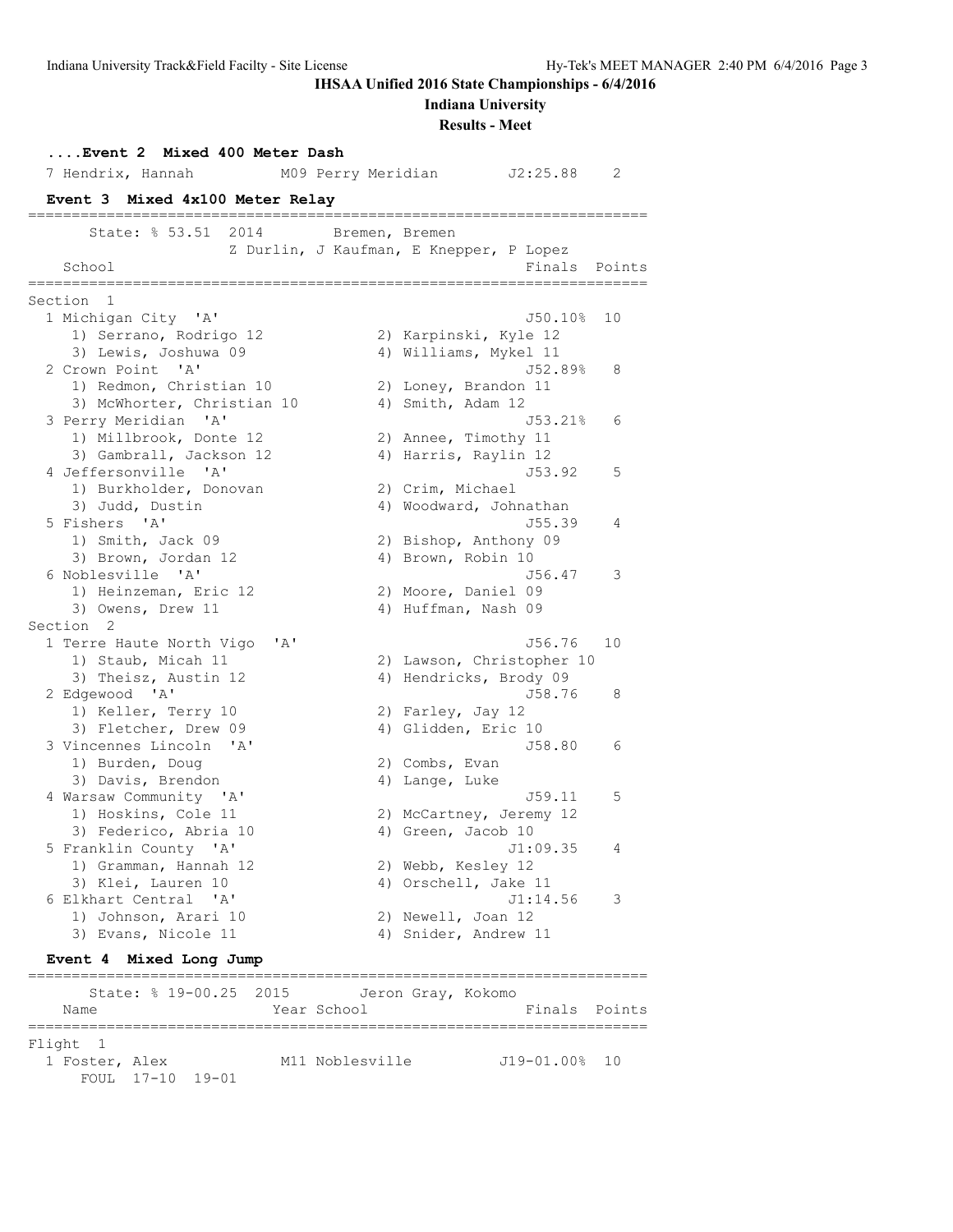**Indiana University**

## **Results - Meet**

| Event 4 Mixed Long Jump                                                                |                                |               |                |
|----------------------------------------------------------------------------------------|--------------------------------|---------------|----------------|
| 2 Pytel, Jared M10 Crown Point J18-01.00 8<br>17-09.25 18-01 17-10                     |                                |               |                |
| 3 Jackson, Timothy M10 Fishers<br>$15-08.50$ $17-03.75$ $16-03$                        |                                | J17-03.75     | 6              |
| 4 Johnson, DeJuan M Jeffersonville 516-00.00<br>16-00 15-10.75 15-11.75                |                                |               | 5              |
| 5 Murray, Trevor M10 Franklin County J15-11.50<br>15-05.75 15-11.50 15-08.75           |                                |               | $\overline{4}$ |
| 6 Fletcher, Drew M09<br>15-04 15-00.50 15-03.50                                        | M09 Edgewood                   | J15-04.00     | 3              |
| 7 Hannah, Robert M10 Edgewood<br>13-07 14-00.50 14-05                                  | $J14-05.00$ 2                  |               |                |
| Flight 2                                                                               |                                |               |                |
| 1 Theisz, Austin M12 TH North J15-08.00<br>13-07 15-08 15-01                           |                                |               | 10             |
| 2 Hecker, Kameron M Jeffersonville 515-00.00<br>14-02 14-01 15-00                      |                                |               | 8              |
| 3 McNeeley, Parker M Vincennes Lincoln J14-00.75<br>14-00 13-10 14-00.75               |                                |               | 6              |
| 4 Rogers, Jonathon M09 TH North<br>13-08 13-09 FOUL                                    |                                | J13-09.00     | 5              |
| 5 Oakley, Benjamin M12 Elkhart Central J12-05.00<br>$12 - 00.50$ $12 - 05$ $12 - 02$   |                                |               | $\overline{4}$ |
| 6 Cooper, Melissa M10 Crown Point<br>$10-09$ $12-01$ $10-02$                           |                                | J12-01.00     | 3              |
| 7 Rose, Isaiah<br>$11-03$ $8-11$ $9-02$                                                | M12 Michigan City J11-03.00    |               | 2              |
| Flight 3                                                                               |                                |               |                |
| 1 White, Emoni M12 Perry Meridian J14-02.50<br>13-11 14-01.50 14-02.50                 |                                |               | 10             |
| 2 Robb, Brayden M Vincennes Lincoln J13-03.00                                          |                                |               | 8              |
| 11-08 13-03 13-01<br>3 Love, Garrett M Edgewood<br>11-08 11-07.50 12-00.50             |                                | J12-00.50     | 6              |
| 4 Hornsby, Skylar M10 Noblesville<br>$10-09.50$ $10-10$ $11-10$                        |                                | J11-10.00     | 5              |
| 5 Gilbertson, Emily M10 Warsaw Community J11-03.50<br>$11-01.75$ $11-03.50$ $10-08.50$ |                                |               | 4              |
| 6 White, Airiana M10 Perry Meridian J9-10.00<br>$9-10$ $9-10$ $6-03$                   |                                |               | $\mathcal{S}$  |
| 7 Mack, William<br>$7-10$ $9-05$ $8-06$                                                | M10 Michigan City J9-05.00     |               | 2              |
| Flight 4                                                                               |                                |               |                |
| 1 Boyer, Thomas<br>$10-07.50$ $9-11.50$ $11-01$                                        | M10 Warsaw Community J11-01.00 |               | 10             |
| 1 Klei, Lauren<br>$9 - 08.50$ $10 - 05.50$ $11 - 01$                                   | M10 Franklin County            | $J11 - 01.00$ | 8              |
| 3 Lawson, Christopher M10 TH North<br>10-07 FOUL 10-03                                 |                                | $J10-07.00$   | 6              |
| 4 Harris, Raylin<br>$9 - 01$ $10 - 03$ $9 - 11$                                        | M12 Perry Meridian             | J10-03.00     | 5              |
| 5 Bibb, Sally<br>$8-03$ $10-01.50$ $9-08.50$                                           | M10 Michigan City              | $J10 - 01.50$ | 4              |
| 6 Abernathy, Dwight<br>$9 - 03$ $9 - 08$ $8 - 03$                                      | M12 Elkhart Central J9-08.00   |               | 3              |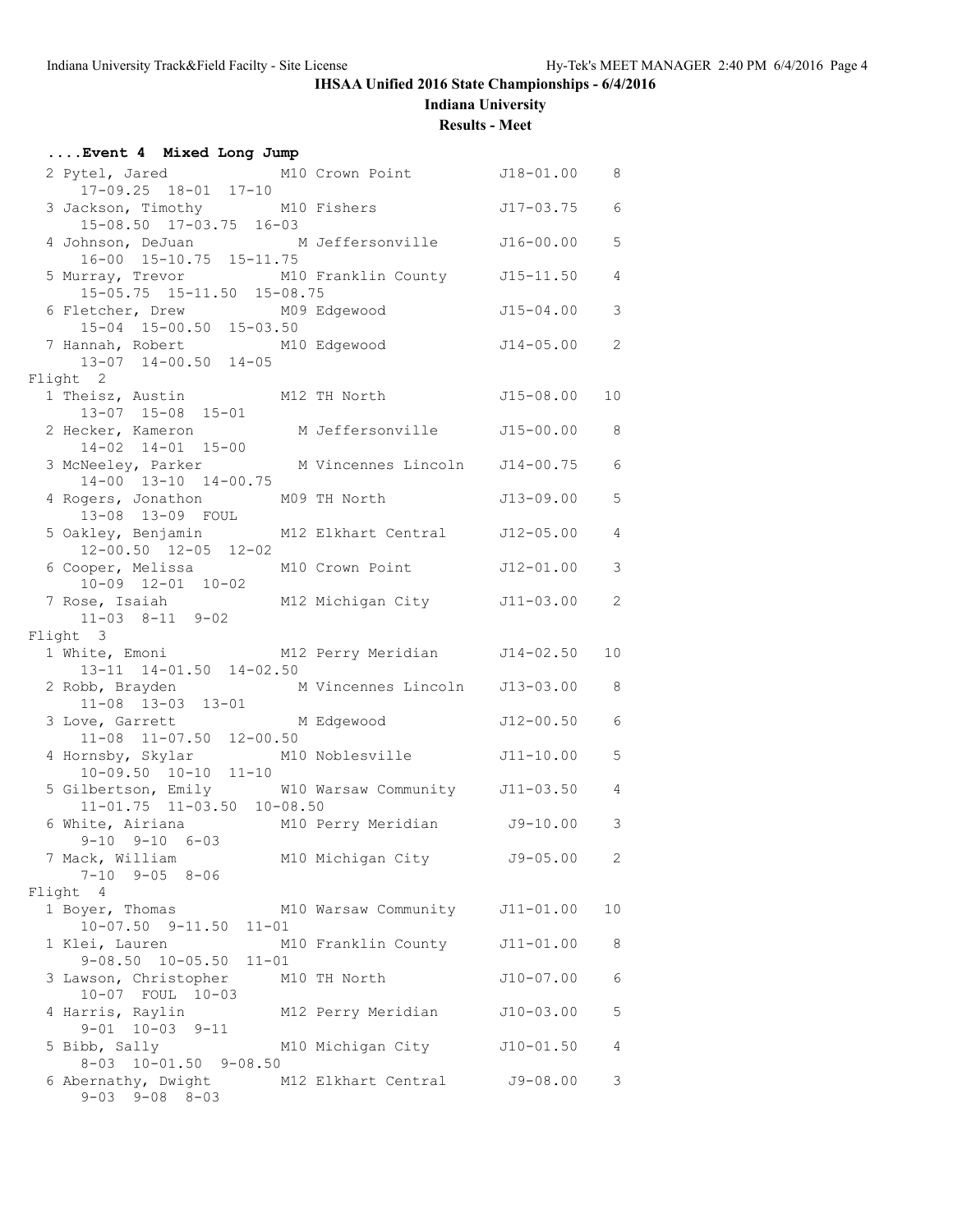**Indiana University**

#### **Results - Meet**

| Event 4 Mixed Long Jump                                                       |                               |              |                |
|-------------------------------------------------------------------------------|-------------------------------|--------------|----------------|
| 7 Streeting, Hannah M09 Michigan City J9-02.00<br>$8-04$ $8-09.50$ $9-02$     |                               |              | $\overline{2}$ |
| Flight 5                                                                      |                               |              |                |
| 1 Schuh, Kristin<br>$11-05$ $12-08.50$ $12-09$                                | M12 Fishers                   | J12-09.00    | 10             |
| 2 Flora, Noelle<br>$9-11.50$ $8-09.75$ $9-00.25$                              | W11 Elkhart Central J9-11.50  |              | 8              |
| 3 Warmelink, Michael M11 Fishers<br>$7-10.50$ $9-02$ $9-10$                   |                               | J9-10.00     | 6              |
| 4 Chambers, Michael<br>$7 - 03$ $9 - 00$ $7 - 03$                             | M12 Crown Point               | J9-00.00     | 5              |
| 5 Higginbotham, Cheyenne M11 Franklin County<br>$8 - 02.50$ $8 - 05$ $8 - 02$ |                               | J8-05.00     | $\overline{4}$ |
| 6 Burden, Skyler<br>$7 - 01$ $8 - 03$ $8 - 04.50$                             | M Vincennes Lincoln J8-04.50  |              | 3              |
| 7 Bluck, Chase<br>$6-11$ $6-11$ $6-09.25$                                     | M Jeffersonville              | J6-11.00     | $\overline{2}$ |
| Flight 6                                                                      |                               |              |                |
| 1 Bracken, Brandon<br>$6 - 04.75$ $8 - 04$ $8 - 03.50$                        | M Vincennes Lincoln J8-04.00  |              | 10             |
| 2 Jarrett, Joshua<br>$5 - 10$ $5 - 10.50$ $7 - 03$                            | M09 Warsaw Community J7-03.00 |              | 8              |
| 3 Wheatley, Wyatt<br>$6 - 05$ $6 - 10.50$ $6 - 11$                            | M12 TH North                  | $J6-11.00$   | 6              |
| 4 Glidden, Eric<br>FOUL 6-09 6-08.50                                          | M10 Edgewood                  | J6-09.00     | 5              |
| 5 Stevenson, Alex<br>$4-10$ $6-01$ $6-07$                                     | M12 Crown Point               | J6-07.00     | $\overline{4}$ |
| 6 Derksen, Maggie<br>$5-03$ $5-01.50$ $5-03.25$                               | M11 Noblesville               | $J5 - 03.25$ | 3              |
| 7 Robinson, Hannah<br>$1-06$ $2-00$ $1-07$                                    | W Jeffersonville              | J2-00.00     | $\overline{2}$ |
| Flight 7                                                                      |                               |              |                |
| 1 Labraque, Rebecca<br>$5 - 06$ $6 - 11.50$ $6 - 06$                          | M12 Franklin County J6-11.50  |              | 10             |
| 2 Ellsbury, Luke<br>$4-01.25$ $4-09$ $5-00.50$                                | M10 Noblesville               | J5-00.50     | 8              |
| 3 Balestri, Alexa<br>$4-11$ $3-09$ $3-00$                                     | W11 Warsaw Community J4-11.00 |              | 6              |
| 4 Ray, Emily<br>$3 - 06.50$ $4 - 04$ $3 - 10$                                 | M10 Perry Meridian            | J4-04.00     | 5              |
| 5 Mandel, Zachary<br>$3-09$ $4-02.50$ $4-01$                                  | M12 Fishers                   | $J4 - 02.50$ | $\overline{4}$ |
| 6 Newell, Joan<br>$2-07$ $2-03.75$ $3-01.50$                                  | W12 Elkhart Central J3-01.50  |              | 3              |

## **Event 5 Mixed Shot Put**

| State: % 47-09 2015                    |                 | Josh Garcia, Noblesville |
|----------------------------------------|-----------------|--------------------------|
| Name                                   | Year School     | Finals Points            |
|                                        |                 |                          |
| Flight 1                               |                 |                          |
| 1 Hanlon, Nate                         | M12 Crown Point | $J48 - 09.50$ % 10       |
| $38 - 09.75$ $46 - 07.25$ $48 - 09.50$ |                 |                          |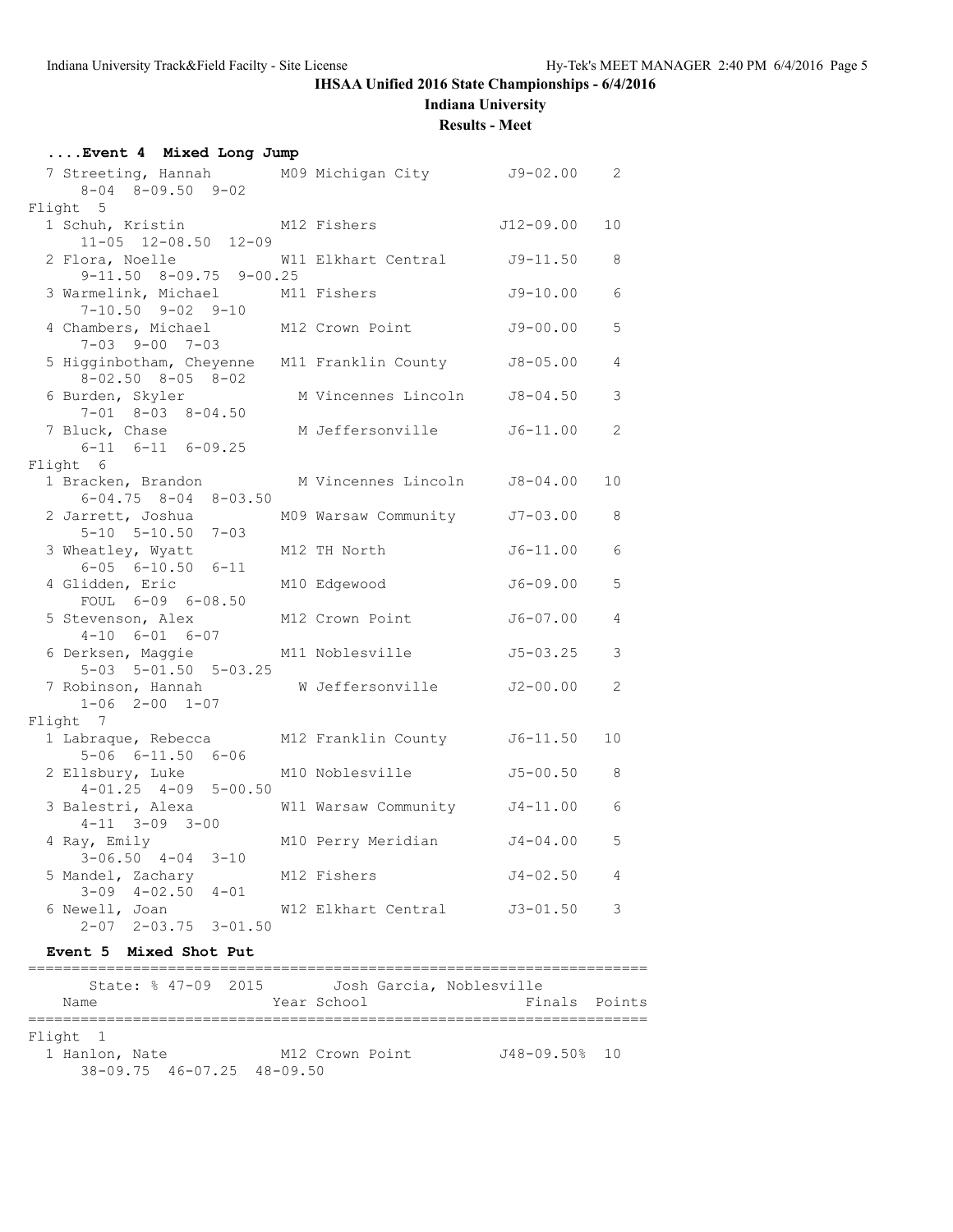**Indiana University**

#### **Results - Meet**

| Event 5 Mixed Shot Put                                        |                                                                              |               |                |
|---------------------------------------------------------------|------------------------------------------------------------------------------|---------------|----------------|
|                                                               | 2 Bullard, Grant M11 Noblesville 545-07.00 8                                 |               |                |
| $44 - 02.50$ $45 - 07$ $45 - 02$                              | 3 Ristovski, Alex M11 Crown Point                                            | J44-10.50     | 6              |
| $42-02.50$ $44-10.50$ $43-11$                                 | 4 Farley, Jay M12 Edgewood<br>41-03.25 44-03.50 44-07.75                     | J44-07.75     | 5              |
|                                                               |                                                                              |               | $\overline{4}$ |
|                                                               | 5 Estes, Thomas M Jeffersonville 5 39-09.50<br>39-09.50 38-11 38-08.50       |               |                |
|                                                               | 6 Nickels, Carson M10 Noblesville<br>36-01.75 35-10.25 34-10.50              | J36-01.75     | 3              |
| 7 Carr, Nic                                                   | arr, Nic M11 Elkhart Central J35-11.50<br>35-11.50 35-06.50 FOUL             |               | 2              |
|                                                               |                                                                              |               | $\mathbf{1}$   |
|                                                               | 8 Orschell, Jake M11 Franklin County J35-08.75<br>33-06.75 35-08.75 34-04.25 |               |                |
| Flight 2                                                      |                                                                              |               |                |
| $35 - 09$ $38 - 02$ $36 - 05$                                 |                                                                              |               | 10             |
|                                                               | 2 Lines, Trevor M12 Michigan City                                            | J36-05.75     | 8              |
| 34-11.50 35-00.25 36-05.75<br>3 Wright, Josh M12 Fishers      |                                                                              | J35-04.00     | 6              |
| $35 - 04$ $35 - 03.25$ $34 - 08$                              |                                                                              |               |                |
| 4 Heckman, Austin M09 Edgewood<br>33-03.50 31-03.25 32-08     |                                                                              | J33-03.50     | 5              |
|                                                               | 5 Cooper, Ronnie M10 TH North<br>30-06.75 32-06.50 33-02.25                  | J33-02.25     | $\overline{4}$ |
| $32-08.50$ $30-11$ $32-01.25$                                 |                                                                              |               | 3              |
|                                                               | 7 Thorlton, Nicklaus M12 TH North                                            | J32-02.25     | 2              |
| 28-06.25 31-00.50 32-02.25                                    | 8 Kirk, Julius M12 Crown Point J31-11.25                                     |               |                |
| 31-01 31-11.25 31-08.75                                       |                                                                              |               | $\mathbf 1$    |
| Flight 3                                                      |                                                                              |               |                |
|                                                               | 1 Musgrove, Brody M Vincennes Lincoln J30-09.75<br>30-09 30-09.75 30-01.25   |               | 10             |
|                                                               | 2 Staub, Micah M11 TH North<br>29-11.50 28-08 25-04.50                       | $J29-11.50$ 8 |                |
| 28-02.75 28-06.50 29-02                                       | 3 Hoskins, Cole M11 Warsaw Community J29-02.00 6                             |               |                |
|                                                               | 4 Burden, Skyler M Vincennes Lincoln J28-07.25 5                             |               |                |
| 26-08.50 28-07.25 26-03.50<br>5 Rogers, Jonathon M09 TH North |                                                                              | J28-00.25     | 4              |
| 28-00.25 26-02.75 27-02.25                                    |                                                                              |               |                |
| 6 Winenger, Elena<br>24-00.25 27-09.50 27-09                  | M12 Fishers                                                                  | J27-09.50     | 3              |
| $24-06.25$ $22-04.25$ $25-03$                                 | 7 Ritter, Abigail M12 Perry Meridian                                         | J25-03.00     | 2              |
|                                                               | 8 Millbrook, Donte M12 Perry Meridian                                        | J24-11.00     | $\mathbf 1$    |
| $24-11$ $24-00.50$ $24-06$                                    |                                                                              |               |                |
| Flight 4                                                      |                                                                              |               |                |
| 29-10.50 23-04.50 22-06.50                                    | 1 Spencer, Jessica M12 Perry Meridian                                        | J29-10.50     | 10             |
| 2 Bixler, John                                                | M10 Fishers                                                                  | J25-01.00     | 8              |
| 23-00.50 24-11.75 25-01<br>3 Orschell, Jenna                  | M Franklin County J23-08.50                                                  |               | 6              |
| 23-07.50 23-03.75 23-08.50                                    |                                                                              |               |                |